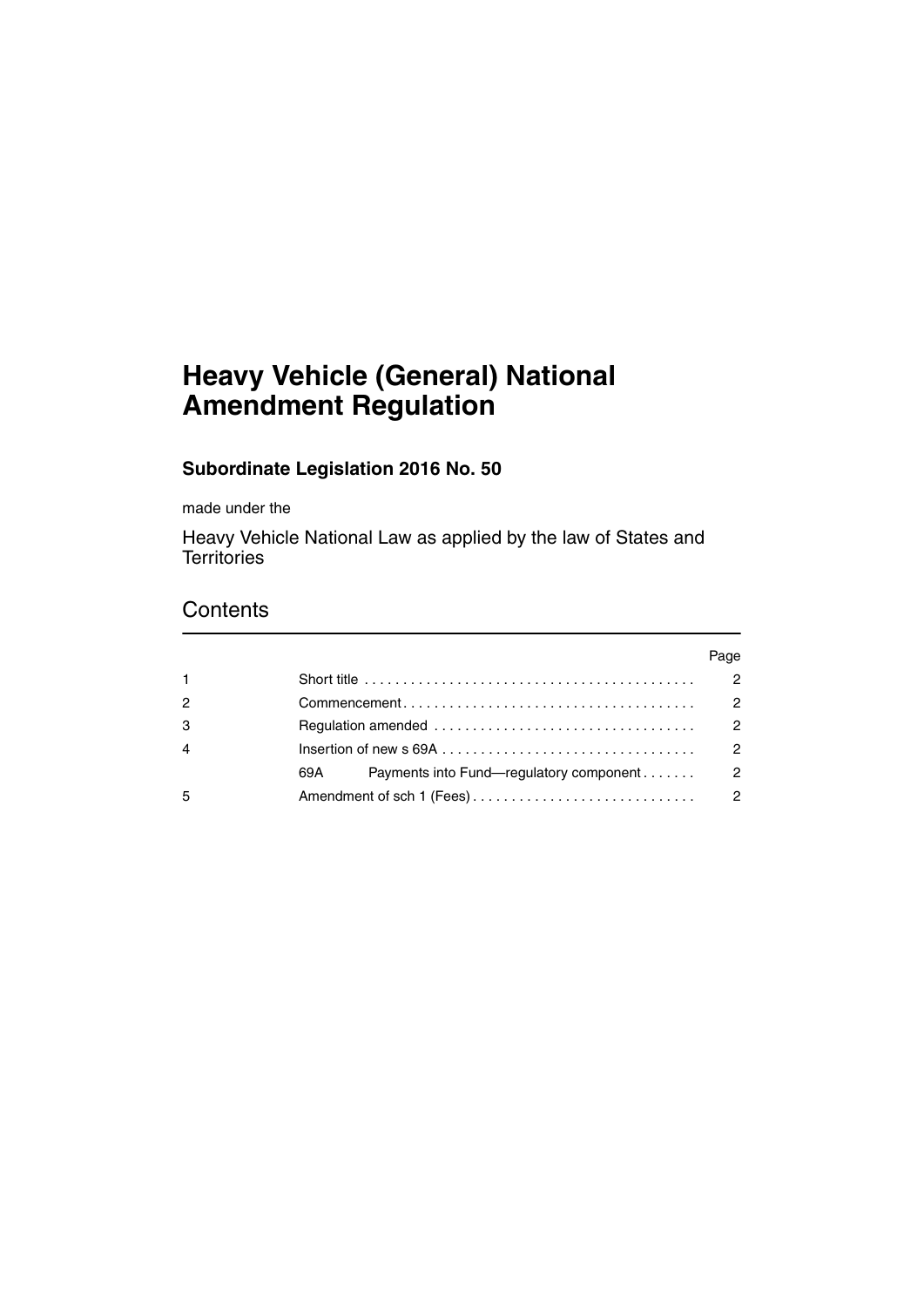#### [s 1]

#### <span id="page-1-0"></span>**1 Short title**

This regulation may be cited as the *Heavy Vehicle (General) National Amendment Regulation*.

#### <span id="page-1-1"></span>**2 Commencement**

This regulation commences on 1 July 2016.

#### <span id="page-1-2"></span>**3 Regulation amended**

This regulation amends the *Heavy Vehicle (General) National Regulation.*

#### <span id="page-1-4"></span><span id="page-1-3"></span>**4 Insertion of new s 69A**

Part 8—

*insert*—

#### **69A Payments into Fund—regulatory component**

- (1) For section 688(3) of the Law, the regulatory component is the regulatory component of the paid registration charges.
- (2) An amount equal to the regulatory component is authorised to be paid into the Fund.
- (3) In this section—

*paid registration charges* means the charges paid for the registration of a heavy vehicle, taking into account any later refund of the charges.

#### <span id="page-1-5"></span>**5 Amendment of sch 1 (Fees)**

Schedule 1, item 11, column 3, '20.00'—

*omit, insert*—

25.00